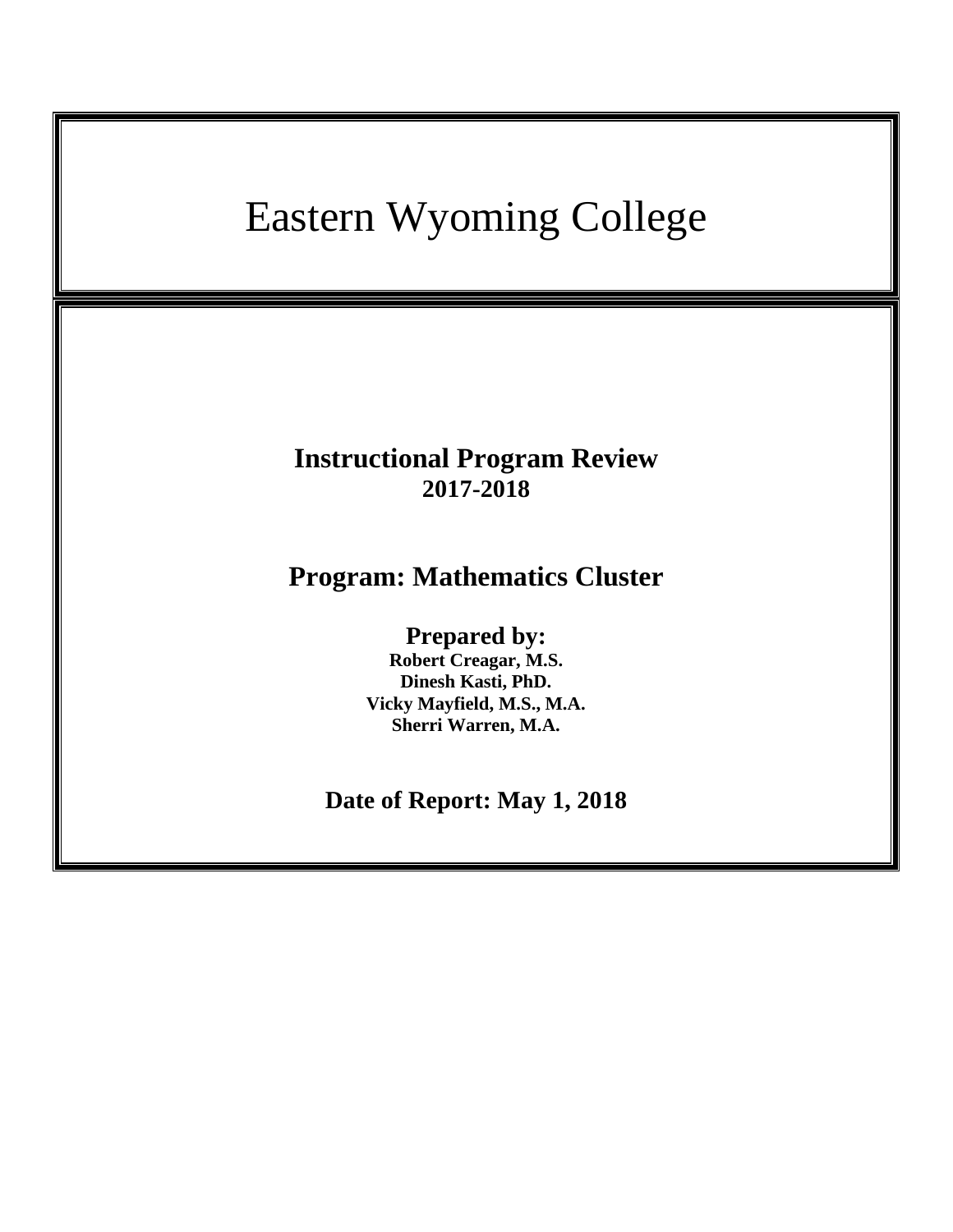# **EASTERN WYOMING COLLEGE Mathematics Program Review**

# **Program Name**: Mathematics

# **Part I: Statistical Data from the past three years:**

|                               | 2014-2015 | 2015-2016 | 2016-2017 | 5-year Average |
|-------------------------------|-----------|-----------|-----------|----------------|
| <b>Annualized FTE</b>         | 152.5     | 143.4     | 140.9     | 140            |
| Enrollment                    |           |           |           |                |
| <b>Annualized FTE Faculty</b> | 15.0      | 13.0      | 10.5      |                |
| Number of Students            |           |           |           |                |
| Number Graduated              |           |           |           |                |

# **Modes of Delivery:**



**Student Access Points:** The majority of our Mathematics students enter as traditional freshmen, some of whom have completed concurrent enrollment courses. The non-traditional students who enter the program may have completed previous college course work.

**Community Partners or Internships:** Coordination with regional high school to sponsor and host the annual Wolzborn-Drazovich Memorial State Math Contest.

# **Revisions in Curriculum Since Last Review:**

- In 2018, the wording regarding the credentialing for MATH 1515 instructors was clarified: A **bachelor's degree** with concentration in Mathematics, Secondary Mathematics Education, Statistics, or related field including, but not limited to, Engineering, Physics, Biostatistics, Computational Biology, Scientific Computing, Economics, or Computer Science.
- Fundamentals of Statistics course, STAT 2050, was moved from the Business department into the Mathematics department beginning FALL 2016.
- MATH 0903, Bridge Mathematics, course name was changed to Pre-Algebra Arithmetic effective 2017-2018 catalog.

# **Part II Narrative Analysis**

# **Description of Community Need:**

The mathematics department is a service-oriented department. The department offers courses that support nearly all programs at EWC. We have classes for the AAS programs such as Math 1515, Applied Technical Mathematics, used in welding and ag programs. The department also offers a sequence of developmental classes to prepare students for college level classes. This sequence of classes has been modified to support the mission of Complete College America. We believe that the modifications we have made to these courses will "Improve student programs through gateway courses and into programs of study that lead quickly and efficiently to completion" and allow them to take college level courses in their first year. The department also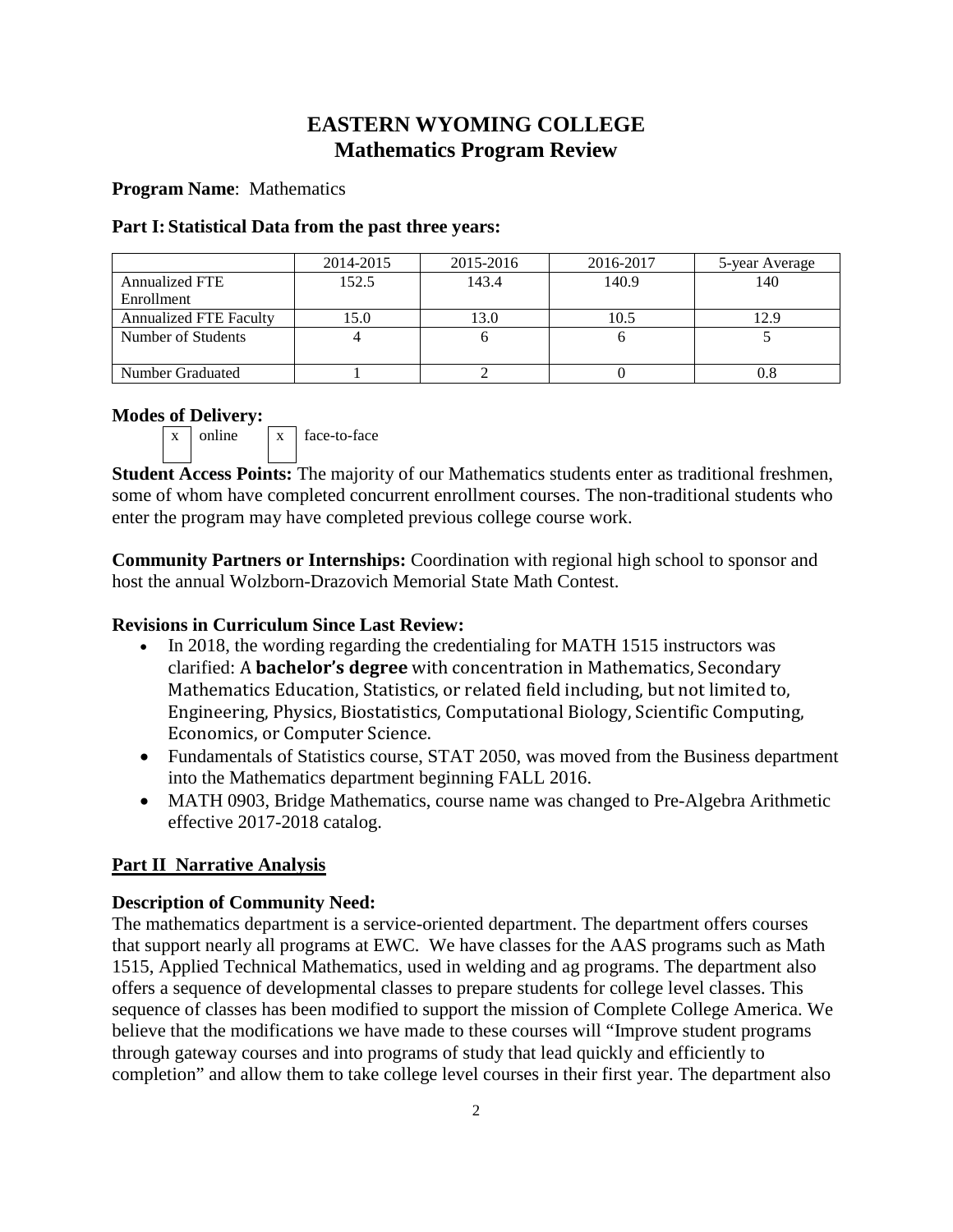offers a robust selection of courses for both math intensive programs with a standard STEM program as well as minimal math requirements, such as problem solving.

As part of the concurrent and dual enrollment program in Wyoming, EWC has been able to offer many classes in the high school in our outreach areas. The tables below show the town and classes offered and the number of credits issued to students taking those courses. It is clear that the outreach classes are important to the mathematics department at EWC.

| Fall 2014                      | Towns where course was offered $&$ On-line when applicable                         |
|--------------------------------|------------------------------------------------------------------------------------|
|                                |                                                                                    |
| Pre-Algebra                    | Douglas, Newcastle                                                                 |
| Elementary Algebra             | Douglas, Newcastle, Torrington, On-line                                            |
| Intermediate Algebra           | Douglas, Guernsey, Wheatland, On-line                                              |
| Problem Solving                | Douglas, Glendo, Glenrock                                                          |
| Math for Elem. T's I           | On-line                                                                            |
| Pre-Calc Algebra               | Douglas, Glendo, Hulett, Lusk, Moorcroft, Newcastle, Sundance, Torrington, On-line |
| Pre-Calc Trig                  | Newcastle                                                                          |
| Algebra & Trig                 | Wheatland                                                                          |
| Calculus I                     | Douglas, Sundance, Wheatland                                                       |
| Calculus II                    |                                                                                    |
| Intro Stats for Soc Sci        | On-line                                                                            |
| $\alpha$ is parameter $\alpha$ | $\overline{1}$                                                                     |

# **School Year 2014-2015**

Credits: F2F 874; On-line 144

| Spring 2015                          | Towns where course was offered $&$ On-line when applicable                |
|--------------------------------------|---------------------------------------------------------------------------|
|                                      |                                                                           |
| Pre-Algebra                          | Douglas, Newcastle                                                        |
| Elementary Algebra                   | Douglas, On-line                                                          |
| Intermediate Algebra                 | Douglas, Lingle, Newcastle, Torrington, On-line                           |
| Problem Solving                      | Hulett, Wheatland, On-line                                                |
| Math for Elem. T's II                | On-line                                                                   |
| Pre-Calc Algebra                     | Douglas, Glenrock, Douglas                                                |
| Pre-Calc Trig                        | Douglas, Glendo, Hulett, Lusk, Moorcroft, Sundance, Torrington, Wheatland |
| Algebra & Trig                       | Wheatland                                                                 |
| Calculus I                           |                                                                           |
| Calculus II                          | Torrington                                                                |
| Fund. of Statistics                  | Douglas, On-line                                                          |
| $Crodite$ : $F2F654$ ; On $lino 240$ |                                                                           |

Credits: F2F 654; On-line 240

| Summer 2015          | Towns where course was offered $&$ On-line when applicable |
|----------------------|------------------------------------------------------------|
|                      |                                                            |
| Pre-Algebra          |                                                            |
| Elementary Algebra   | On-line                                                    |
| Intermediate Algebra | On-line                                                    |
| Problem Solving      | On-line                                                    |
| Pre-Calc Algebra     |                                                            |
| Pre-Calc Trig        | On-line                                                    |
| Calculus I           |                                                            |
| Calculus II          |                                                            |
| Fund. of Statistics  |                                                            |
| Credits: On-line 113 |                                                            |

School Year Totals – Credits: F2F 1528; On-line 497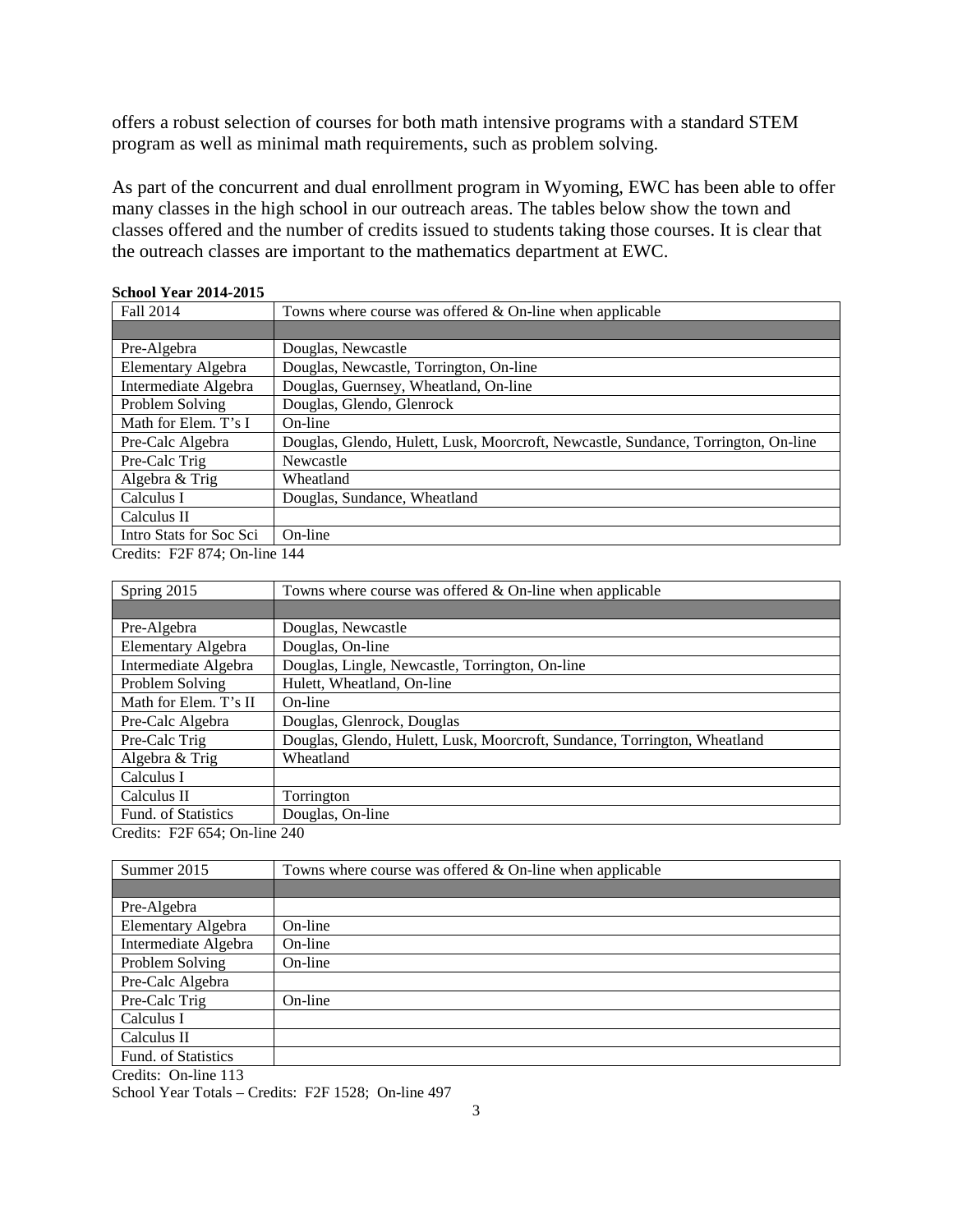# **School Year 2015-2016**

| Fall 2015            | Towns where course was offered $&$ On-line when applicable                         |
|----------------------|------------------------------------------------------------------------------------|
|                      |                                                                                    |
| Pre-Algebra          | Douglas, Newcastle                                                                 |
| Elementary Algebra   | Douglas, Guernsey, Newcastle, Torrington, On-line                                  |
| Intermediate Algebra | Douglas, Lusk, Upton, On-line                                                      |
| Problem Solving      | Douglas, Glendo, Glenrock, On-line                                                 |
| Math for Elem. T's I | On-line                                                                            |
| Pre-Calc Algebra     | Douglas, Glendo, Hulett, Lusk, Moorcroft, Newcastle, Sundance, Torrington, On-line |
| Pre-Calc Trig        | Newcastle                                                                          |
| Calculus I           | Torrington, Douglas, Sundance                                                      |
| Calculus II          |                                                                                    |
| Fund. of Statistics  |                                                                                    |

Credits: F2F 796; On-line 293

| Spring 2016                                                                                                                                                                        | Towns where course was offered $&$ On-line when applicable              |
|------------------------------------------------------------------------------------------------------------------------------------------------------------------------------------|-------------------------------------------------------------------------|
|                                                                                                                                                                                    |                                                                         |
| Pre-Algebra                                                                                                                                                                        | Newcastle                                                               |
| Elementary Algebra                                                                                                                                                                 | Douglas, Newcastle, On-line                                             |
| Intermediate Algebra                                                                                                                                                               | Torrington, Newcastle, Douglas, Guernsey, On-line                       |
| Problem Solving                                                                                                                                                                    | Upton, On-line                                                          |
| Math for Elem. T's II                                                                                                                                                              | On-line                                                                 |
| Pre-Calc Algebra                                                                                                                                                                   | Douglas, Glenrock, Guernsey, Lusk                                       |
| Pre-Calc Trig                                                                                                                                                                      | Douglas, Glendo, Hulett, Lusk, Moorcroft, Sundance, Torrington, On-line |
| Calculus I                                                                                                                                                                         |                                                                         |
| Calculus II                                                                                                                                                                        | Torrington                                                              |
| Fund. of Statistics                                                                                                                                                                | On-line, Douglas                                                        |
| $C_{\text{mod}}$ $\mathcal{L}_{\text{tot}}$ $\mathcal{L}_{\text{tot}}$ $\mathcal{L}_{\text{tot}}$ $\mathcal{L}_{\text{tot}}$ $\mathcal{L}_{\text{tot}}$ $\mathcal{L}_{\text{tot}}$ |                                                                         |

Credits: F2F 628; On-line 247

| Summer 2016          | Towns where course was offered $&$ On-line when applicable |
|----------------------|------------------------------------------------------------|
|                      |                                                            |
| Pre-Algebra          |                                                            |
| Elementary Algebra   | On-line                                                    |
| Intermediate Algebra | On-line                                                    |
| Problem Solving      | On-line                                                    |
| Pre-Calc Algebra     | Douglas                                                    |
| Pre-Calc Trig        | On-line                                                    |
| Calculus I           |                                                            |
| Calculus II          |                                                            |
| Fund. of Statistics  |                                                            |

Credits: F2F 16; On-line 126

School Year Totals: Credits: F2F 1440 On-line 666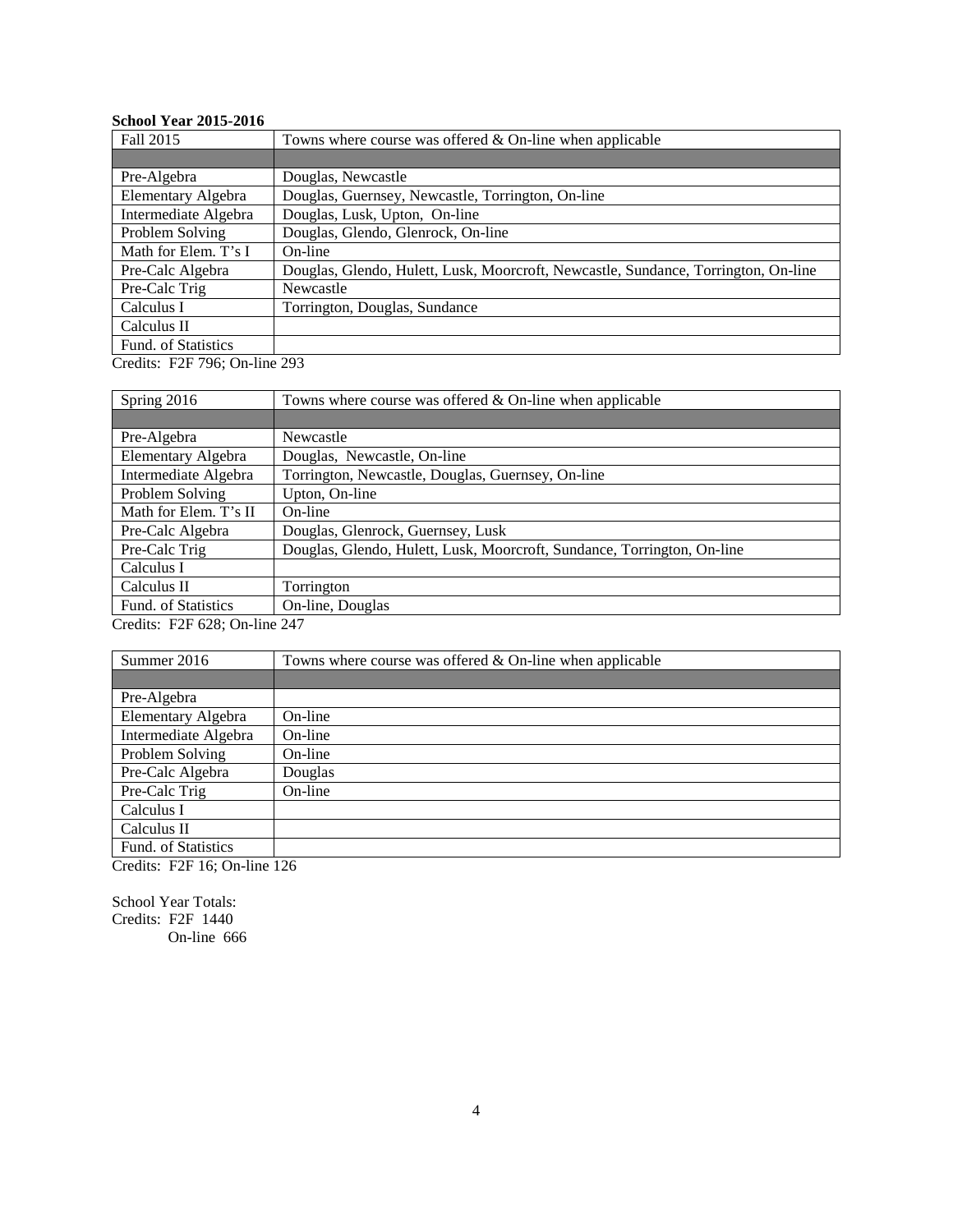# **School Year 2016-2017**

| Fall 2016              | Towns where course was offered $&$ On-line when applicable    |
|------------------------|---------------------------------------------------------------|
|                        |                                                               |
| Pre-Algebra            | Douglas                                                       |
| Elementary Algebra     | Douglas, Guernsey, Lusk, Newcastle, On-line                   |
| Intermediate Algebra   | Douglas, Glendo, On-line                                      |
| Problem Solving        | Douglas, Glendo, On-line                                      |
| Pre-Calc Algebra       | Douglas, Glendo, Hulett, Lusk, Moorcroft, Torrington, On-line |
| Pre-Calc Trig          | On-line                                                       |
| Algebra and Trig       | Guernsey                                                      |
| Calculus I             | Douglas, Torrington                                           |
| Calculus II            |                                                               |
| Fund. of Statistics    | Douglas                                                       |
| $\alpha$ is paraged as | 1.77                                                          |

Credits: F2F 956; On-line 177

| Spring 2017                   | Towns where course was offered $&$ On-line when applicable    |  |
|-------------------------------|---------------------------------------------------------------|--|
|                               |                                                               |  |
| Pre-Algebra                   | Douglas, Newcastle                                            |  |
| Elementary Algebra            | On-line                                                       |  |
| Intermediate Algebra          | Douglas, Guernsey, Lusk, Newcastle, On-line                   |  |
| Problem Solving               | On-line                                                       |  |
| Pre-Calc Algebra              | Douglas, Glendo, Torrington                                   |  |
| Pre-Calc Trig                 | Douglas, Glendo, Hulett, Lusk, Moorcroft, Torrington, On-line |  |
| Calculus I                    |                                                               |  |
| Calculus II                   |                                                               |  |
| Fund. of Statistics           | Douglas, On-line                                              |  |
| Credits: F2F 540; On-line 225 |                                                               |  |

| Summer 2017                 | Towns where course was offered $&$ On-line when applicable |
|-----------------------------|------------------------------------------------------------|
|                             |                                                            |
| Pre-Algebra                 |                                                            |
| Elementary Algebra          | Newcastle, On-line                                         |
| Intermediate Algebra        | On-line                                                    |
| Problem Solving             | On-line                                                    |
| Pre-Calc Algebra            |                                                            |
| Pre-Calc Trig               | On-line                                                    |
| Calculus I                  |                                                            |
| Calculus II                 |                                                            |
| Fund. of Statistics         | On-line                                                    |
| Credits: F2F 9; On-line 124 |                                                            |
| <b>School Year Totals</b>   |                                                            |
| Credits: $F2F$ 1505         |                                                            |

On-line 526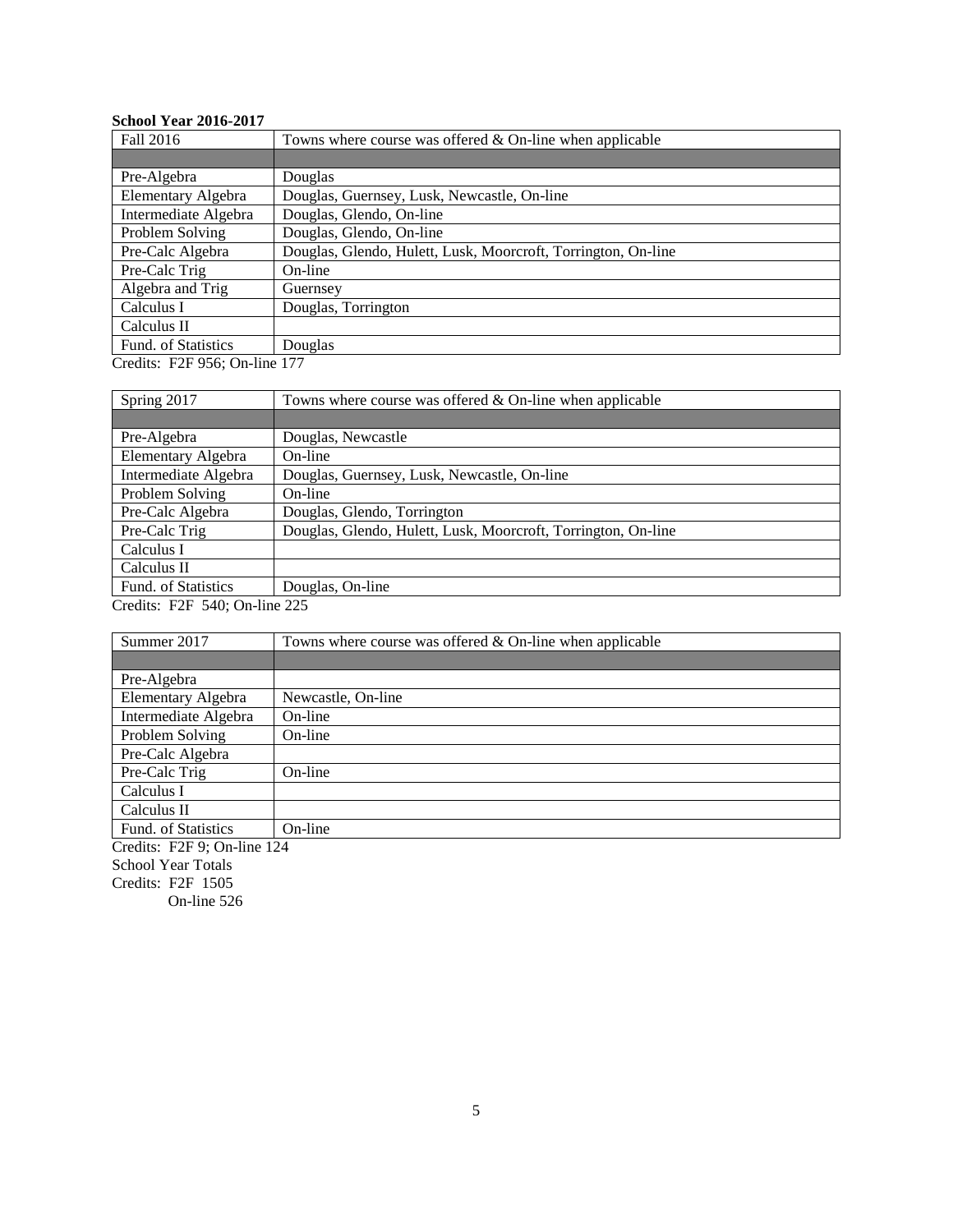| 5011001 1 cal <i>4</i> 01 <i>1 - 4</i> 010 |                                                            |
|--------------------------------------------|------------------------------------------------------------|
| Fall 2017                                  | Towns where course was offered $&$ On-line when applicable |
|                                            |                                                            |
| Pre-Algebra                                | Douglas, Newcastle                                         |
| <b>Elementary Algebra</b>                  | Douglas, Guernsey, Newcastle, On-line                      |
| Intermediate Algebra                       | Douglas, Newcastle, On-line                                |
| Problem Solving                            | Douglas                                                    |
| Pre-Calc Algebra                           | Douglas, Hulett, Lusk, Moorcroft, Torrington, On-line      |
| Pre-Calc Trig                              | On-line                                                    |
| Calculus I                                 |                                                            |
| Calculus II                                |                                                            |
| Fund. of Statistics                        |                                                            |
| Credits: F2F 665; On-line 118              |                                                            |
| Spring 2018                                | Towns where course was offered $&$ On-line when applicable |
|                                            |                                                            |
| Pre-Algebra                                | Douglas, Newcastle                                         |
| <b>Elementary Algebra</b>                  | Newcastle, On-line                                         |
| Intermediate Algebra                       | Douglas, Guernsey, Newcastle                               |
| Problem Solving                            | On-line                                                    |
| Math El T's I                              | On-line                                                    |
| Pre-Calc Algebra                           | Douglas, On-line                                           |
| Pre-Calc Trig                              | Douglas, Guernsey, Hulett, Lusk, Torrington, On-line       |
| Calculus I                                 |                                                            |
| Calculus II                                |                                                            |
| Fund. of Statistics                        | Douglas, On-line                                           |

Credits: F2F 521; On-line 276

YTD Total

Credits: F2F 1186 On-line 394

**School Year 2017-2018**

#### **Activities in Support of Student Recruitment and Retention**

The mathematics department hosts the Annual Wolzborn-Drazovich Memorial Math Contest where approximately 150 students attend and take the test. We award one four-semester tuition scholarship. Science Division scholarships are used as recruiting tools – they are primarily awarded to incoming freshmen, but each year some are awarded to returning students, which aids in retention of students who have been very successful in their freshmen course work.

## **Assessment of Student Learning:**

During this review period we have had few math majors. Until EWC puts Computer Science courses into its curriculum, we will struggle to have math graduates. Students who complete our Associates Degree in Mathematics are prepared well for their upper level mathematics courses, but are behind in computer and data science courses when they transfer. This is an especially pressing need as the K-12 curriculum in Wyoming begins to include computer science.

It is important, however, that while we have few graduates in mathematics, our department impacts 100% of EWC graduates. We now offer more sections of courses as well as block sections so that students may complete their entire developmental requirements in one semester, instead of taking one year to fulfill those requirements. The full-time math instructor in Douglas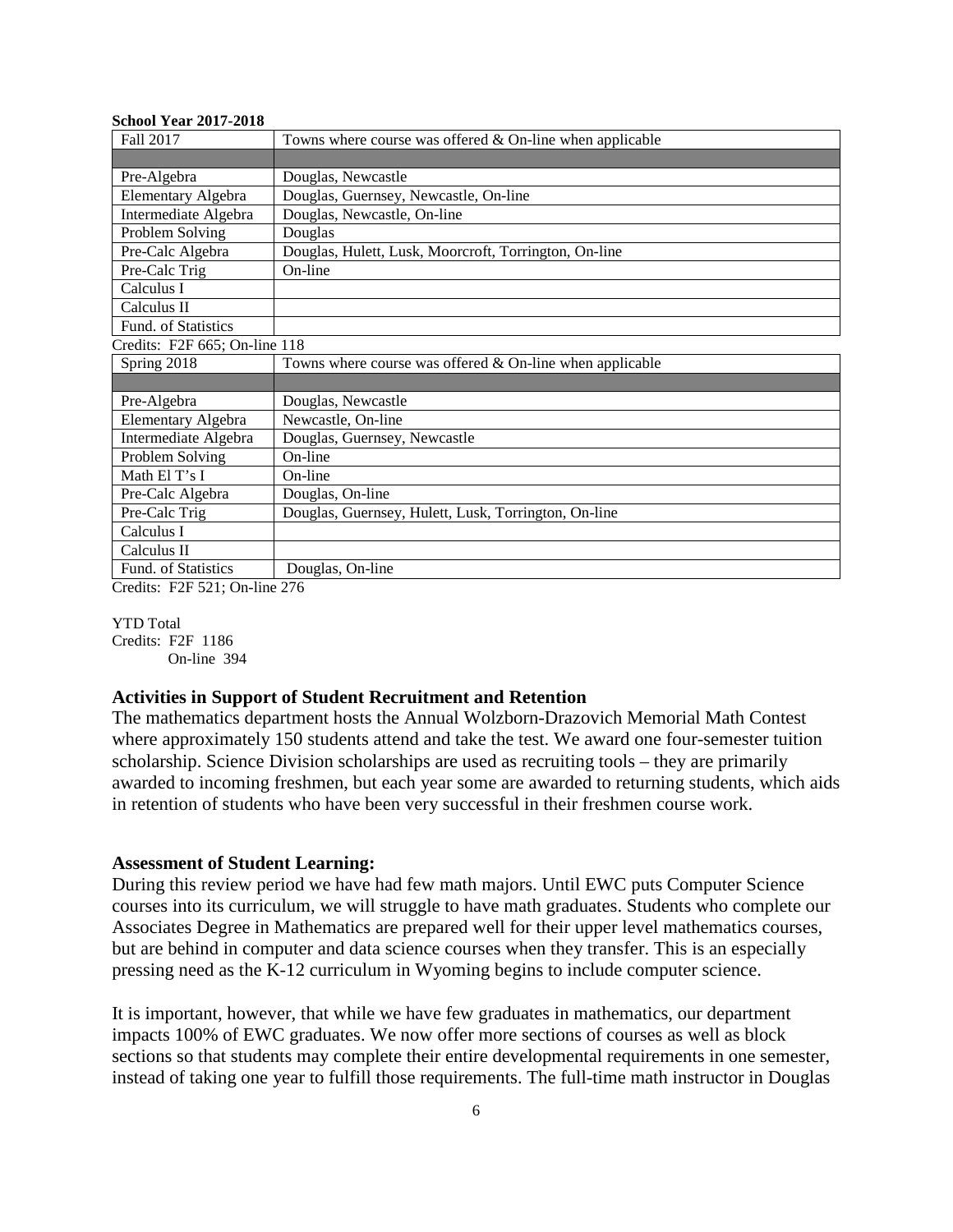has provided face-to-face instruction for students on the Douglas campus, and has given the department more faculty to teach on-line courses.

All faculty in the math department consistently utilize and report on Classroom Assessment Techniques as well as Course Assessments to improve the quality of teaching and the assessment of learning. These allow us to look at what we are doing to determine if it is effective. We also complete Capstone and Program Reviews when we have graduates to determine if there are any ways to make our program better and our students more prepared for transfer.

## **Strengths of the Program and Faculty:**

## **Program Strengths:**

One program strength is that the math faculty are teaching developmental as well as transferrable classes. This provides for easier transition into the college level courses in order to help students be successful. Most of our developmental courses are offered both face to face and online, to meet the varying needs of students. Another strength is that several class sizes are small, making the student-teacher ratio lower. This enables the student to get more personalized attention in the classroom and have greater achievement with the content. Moreover, Fundamentals of Statistics, STAT 2050, is being taught by Math and Statistics faculty since 2016. The course has been modified to align more into the application side of Statistics by having the students do some projects using technology, more specifically using MS-Excel, which is freely available for the students of EWC. Attempts have been made to align the course to meet the Guidelines for Assessment and Instruction in Statistics Education (GAISE) in Statistics Education (GAISE) College Report College Report 2016, as endorsed by the American Statistical Association. All the continuous changes in the course are highly motivated from the recent demands and advancements in the area of data science and Applied Statistics. Finally, we are in the process of adopting a 2+2 agreement with the University of Wyoming, meaning that our mathematics graduates will seamlessly transfer to the university after completing their mathematics degree here.

## **Faculty Strengths:**

The department has four, qualified full-time faculty members, two of which are new. Three of the four faculty members hold a master's degree in mathematics, and/or mathematics education with a minimum of 18 graduate hours in mathematics, and one faculty member holds a PhD in mathematics. Adjunct and concurrent instructors also typically hold a master's degree or have at least 18 graduate hours in mathematics. Our mathematics faculty are committed to helping students achieve their educational goals and are supportive of one another in professional endeavors. Two of our current faculty serve as state officers of the Wyoming Mathematical Association of Two-Year Colleges (WyMATYC). The faculty collaborate on curriculum, textbooks, and class schedules to promote student success.

The department articulates with the University of Wyoming and the other community colleges annually, sending most, if not all, faculty to these meetings. Standardization of course curricula,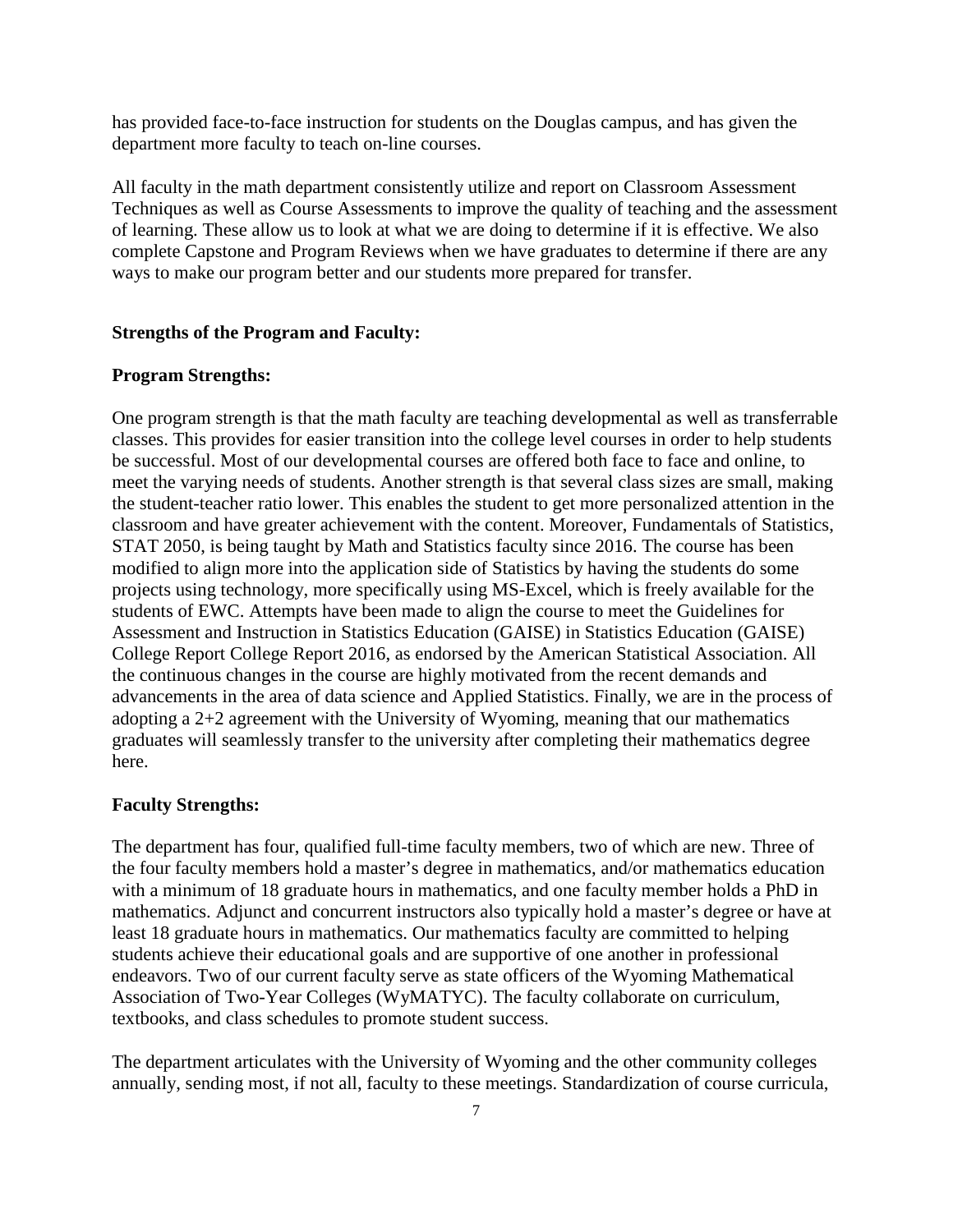course numbering, placement cut-scores, and discussions involving transferability are topics of those meetings. In 2016, the annual meeting was planned by the mathematics faculty and hosted at EWC.

Not only does the department articulate with the University of Wyoming in order to best serve our students, but the faculty has participated in numerous professional development activities during the review period. Activities have included taking graduate classes, attending the Joint Mathematics Meeting between the MAA and AMS, completing Project ACCCESS with the American Mathematical Association of Two-Year Colleges (AMATYC), participating in the national AMATYC conferences, attending distance learning conferences such as the Wyoming Innovations in Learning conference, participating in enrollment planning conferences such as the Ruffalo Noel Levitz Conference, and attending Summer institution such as the Summer Institute on Active Learning under Learning Actively Mentoring Program (LAMP), University of Wyoming. The information gained from these professional development activities help to create a faculty that is up to date and well-rounded.

With the implementation of the ADN nursing program on the Douglas campus, the number of students in mathematics courses on the campus has increased since the last review cycle. The full-time instructor teaches developmental and college level courses as well as Fundamentals of Statistics face to face, giving students on the Douglas campus the ability to take those classes in person.

#### **Part III Recommendations**

**Faculty Recommendations:** The math department has identified several areas they plan to focus on in the next few years:

- Study the data of the move to block classes for MATH 0903, 0920 and 0930 to determine if this was an effective way of increasing success and retention in the math sequence.
- Adopt the  $2 + 2$  agreement with the University of Wyoming.
- Investigate the transition of the Problem Solving class to one using a "corequisite" model with MATH 0920 for those students testing into 0920.
- Due to the lack of credentialed, available adjunct instructors in Douglas to teach developmental courses, and the full workload of the full-time instructor on that campus, we recommend that the department research the possibility of piloting a "co-requisite" MATH 1400 class for Spring semesters, and combine the Fall Douglas Campus MATH 0920 and 0930 face-to-face and online into hybriddelivered classes.
- Based on the growing demand of manpower in data science and a recent push from the state senate to add computer science to the basket of goods as a common core knowledge area, it may be a time for the college to think in the direction of adding some most-sought-after courses, if not full-fledged programs in data science or computer science, such as Introduction to Data Science, Computational Statistics, Introduction to Programming etc. On the other hand, it will also increase the enrollment in the sophomore level Math courses such as Calculus III and Linear Algebra. Math faculty also believes that this will help retain many students who aspire to go into the fields of technology.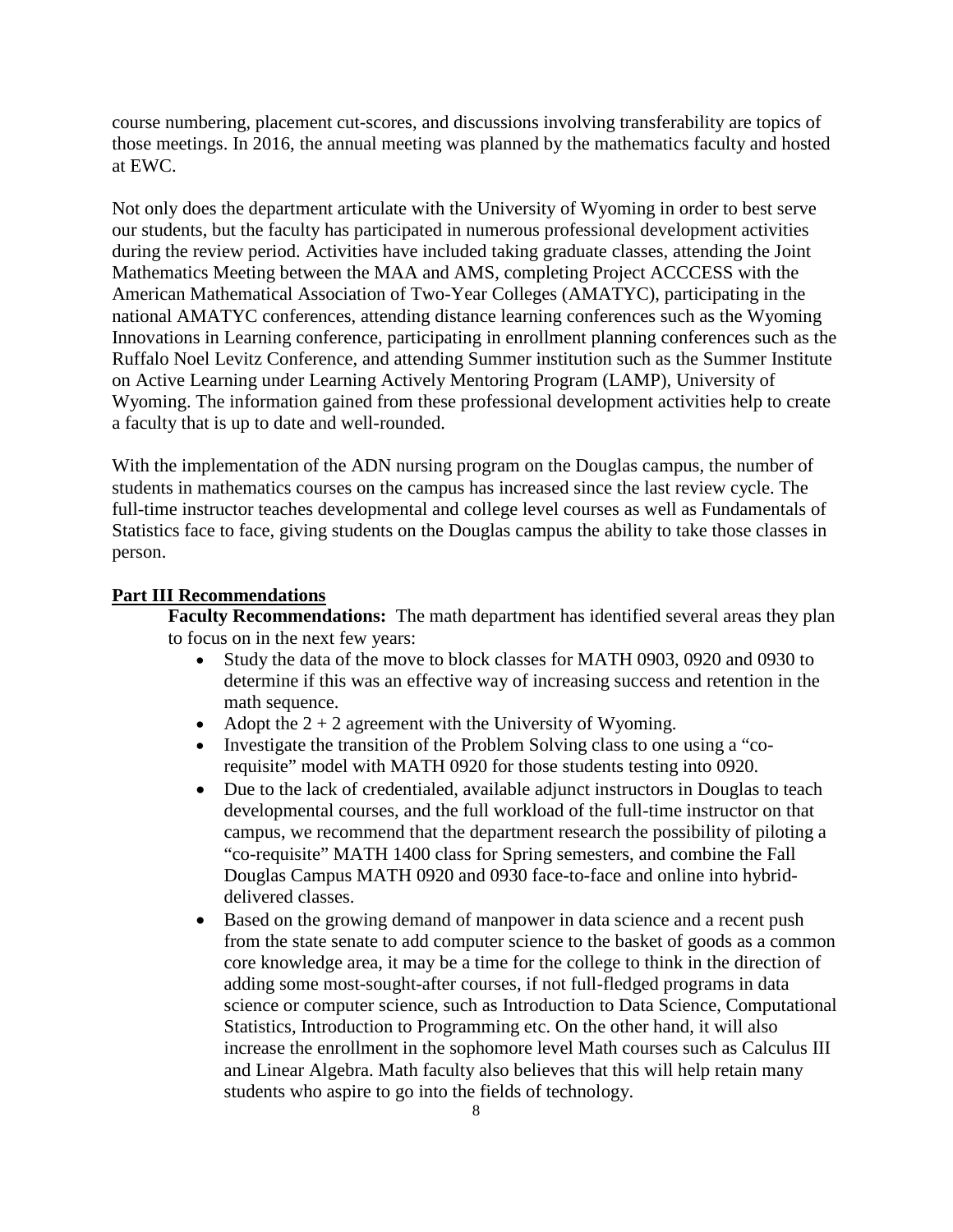- Continue to make reading a part of the math curriculum in emphasizing "story" problems and problem-based learning.
- Continue to develop courses that meet the needs of all students in our service area using alternative delivery methods, such as blended or hybrid deliver, as opposed to purely online courses. Classroom discussion and instruction are critical to the overall learning of math and our on-line offerings tend to have high numbers of students who are either under-prepared or not disciplined enough to take a math course on-line. Although we believe that the best setting for most students, especially most math courses, is in a face-to-face classroom, hybrid classes in which the students can either physically be in the class, or attend virtually while still maintaining an interactive, synchronous environment are recommended.
- Begin exploring the possibilities of adopting open educational resources (**OER**), which are textbooks and software resources that are "freely accessible, openly licensed text, media, and other digital assets that are useful for teaching, learning, and assessing…" (Wikipedia). Such resources would benefit students by reducing the high textbook costs without sacrificing the quality of the content and would standardize the book used for each course. OER benefits instructors by allowing them to create a textbook that contains only the content desired and would allow them to collaborate easier by using the same book for the same courses taught.
- Regarding concurrent courses, the department recommends that the VP of academics and/or the AVP of outreach should meet with concurrent instructors for training yearly in the fall. We feel that open, continued, and more frequent communication would be helpful in maintaining a high number of credit offerings, and that the EWC mathematics department should be actively involved in assessing the content taught and assessments used in concurrent classes to ensure that the courses are being taught with the rigor and consistency of those taught by the on-campus instructors.
- More recruitment of college-ready students so that upper level courses may be offered. Incentive for teaching upper level courses in math is low because they are generally low-enrolled and, therefore, the instructor may potentially receive reduced pay for these courses although s/he is preparing the course as if it had a full student load. Further, more college-ready students will provide the opportunity for a deeper pool of tutors in the CTL.
- It is our recommendation that as the math department faculty becomes more involved in professional development and organizations across the country, such as AMATYC and JMM, that the travel budget be increased substantially to accommodate faculty.

#### **Division Chair Recommendations:**

The EWC Math Department continues to provide a solid Math curriculum effectively meeting the needs of EWC students. The curriculum is broad and diverse, offering developmental level through advanced courses. Since the Fall Semester of 2015, students have had the opportunity to qualify for college-level math courses in fewer semesters saving time, money and resources as well as meeting the needs of the current Complete College Wyoming initiative. It also provides students a path to a college level class by their second semester, and because the courses